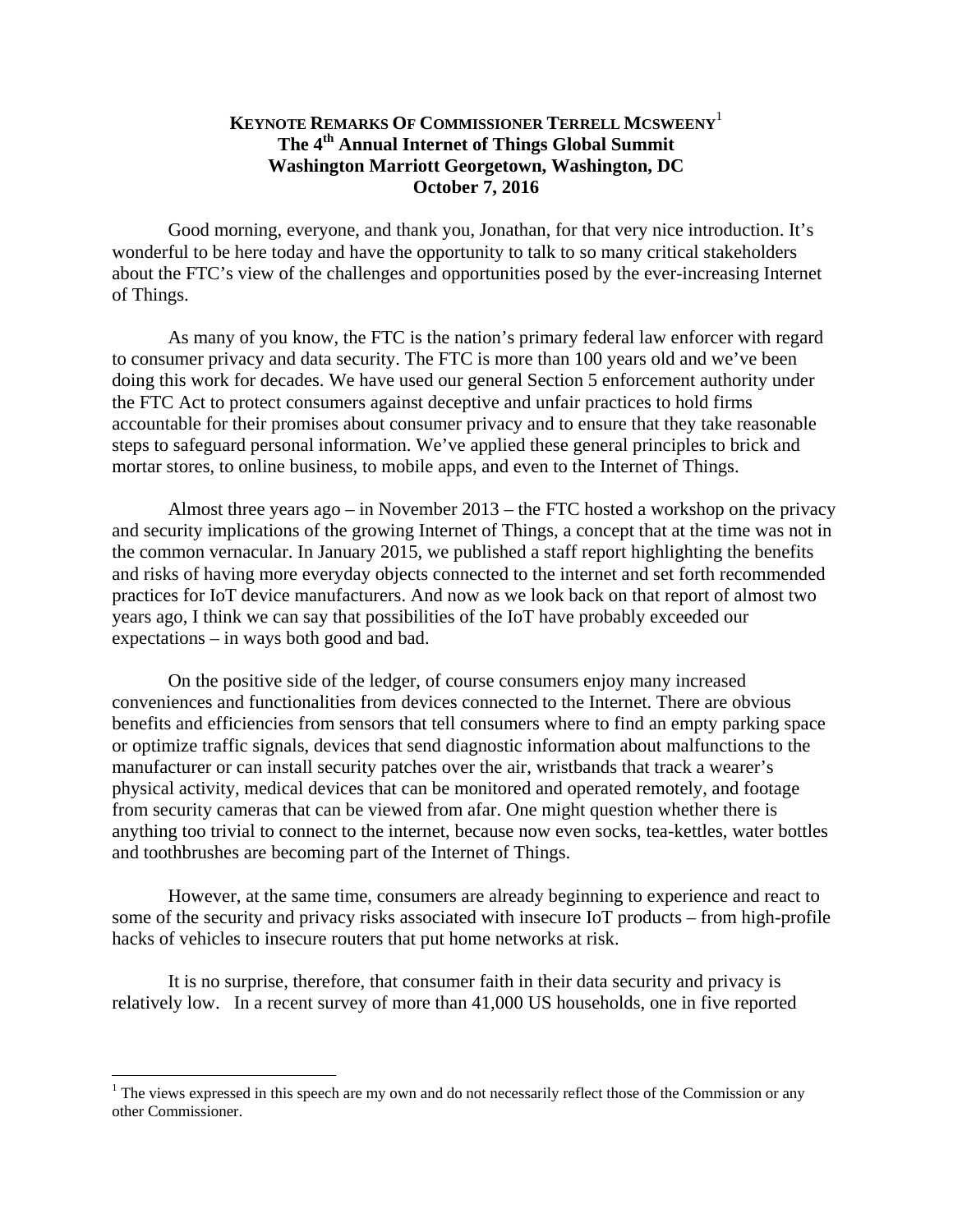being the victim of a security breach and 84 percent cited concerns about online privacy and security. $^{2}$ 

Consumer trust appears to be a growing issue – one that may be affecting IoT adoption.<sup>3</sup> That consumers are identifying security as a top barrier to purchasing connected devices suggests to me that we enforcers have an important job to do – and that it is necessary to strengthen US privacy and data security laws.

Certainly, in many cases, aspects of cost-benefit analysis for consumers regarding privacy and data security risks can be quite clear. For instance, if an employer offers a discount on health insurance premiums to employees who wear a fitness tracker, employees can find out what information the tracker collects and decide if they think it's worth it to share that information to save money.

But the real challenge in protecting consumers in the era of connected everything is that many of the tradeoffs these devices require are not transparent to consumers, thereby depriving them of the ability to make an educated decision about whether or not they believe using the device is worth the risk. And I think we have to frankly acknowledge as a baseline matter that putting any device that transmits data online, whether it's to the cloud, or to another device via Bluetooth or wi-fi, injects an additional element of risk.

they need to take to secure their internet-connected coffee maker or pet feeder? Through decades of experience with home computers and more recently with smartphones, I think that many consumers are aware of the fact that they can play an active role in maintaining good security hygiene on their personal computers and smartphones. Consumers generally know the basics - that they should have current anti-virus software, not click on unknown links, and not open suspicious attachments. But do they know what proactive measures

Perhaps a consumer thinks to herself, "what do I care if someone hacks into my connected toaster and finds out that I use the bagel setting on Sundays – what difference does it make?" The problem is that these billions of devices that are coming on line and into our homes are connected to wi-fi and home networks. This means that they can serve as a conduit to a bad actor to commit serious damage, even though the risk might not be obvious or visible to the device owner. And the fact that many IoT devices do not have screens or obvious ways to receive security updates only exacerbates the problem.

A consumer who buys a connected toaster may very well treat it the way she treats her analog toaster – plugging it in and forgetting about it. And here it's critically important for manufacturers to do a better job communicating to consumers about expectations and security risks. Any device that is connected to the internet through a consumer's home network needs to have security measures reasonably designed to protect information transmitted from that device

*https://www.accenture.com/\_acnmedia/PDF-3/Accenture-Igniting-Growth-in-Consumer-Technology.pdf* 

 $\overline{a}$ 

<sup>&</sup>lt;sup>2</sup> Rafi Goldberg, Lack of Trust in Internet Privacy and Security May Deter Economic and Other Online Activities, NTIA (May 13, 2016), available at https://www.ntia.doc.gov/print/blog/2016/lack-trust-internet-privacy-andsecurity-may-deter-economic-and-other-online-activities 3 Accenture, *Igniting Growth in Consumer Technology,* January 5, 2016,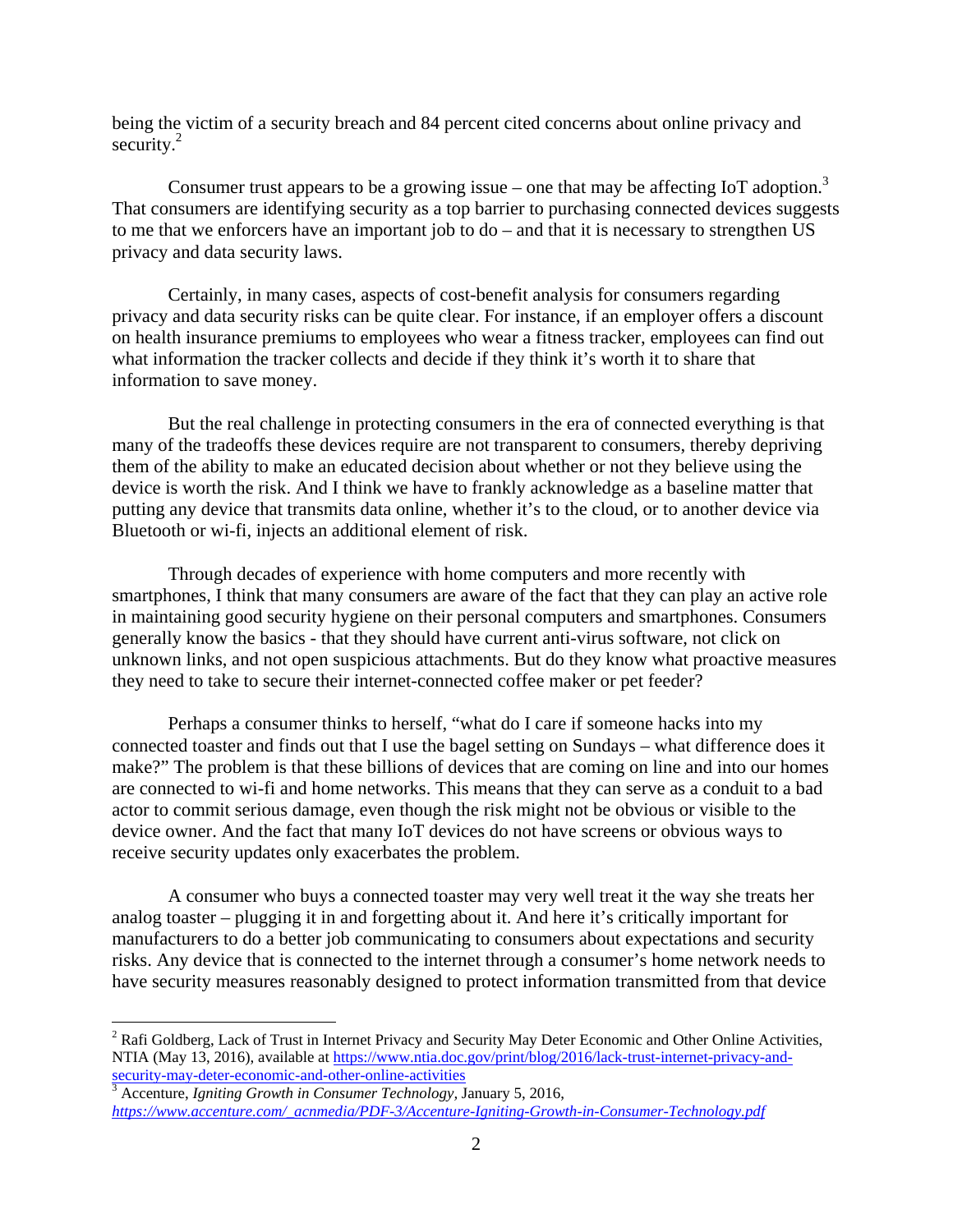and from other devices on the same network. Manufacturers need to implement "Security by Design," meaning that from the moment in the design cycle someone makes the decision to connect a device to the internet, someone needs to be closely assessing security risks and vulnerabilities and how to address them. And just as important, this job doesn't stop the moment that the merchandise is purchased by a user and shipped from the warehouse. Reasonable security entails keeping up with emerging threats and new vulnerabilities and providing consumers with notice of such risks and software updates to address them.

Now I realize that the costs of sensors has dropped dramatically which is why we're seeing what I alluded to earlier as the Internet of Trivial things. And here manufacturers might find a tension between maintaining the low costs of devices and the resources required to continually provide consumers with security updates and patches over time. After all, will a manufacturer commit to provide security updates to a \$40 connected toaster for the many years of its expected lifetime? And how will it inform the owner of the availability of updates and how will the updates be delivered? Because connecting devices to the internet creates an element of potential risk – not just for that specific device, but to other devices connected to the same network – perhaps we should not be so cavalier about connecting everyday items to the internet just because we can and for the novelty value. Security risks and costs need to be taken into account during product development.

patches? Is the manufacturer committing to update the product for only a set number of years?<br>I have serious concerns about internet-connected devices that are suddenly "bricked" and It's incumbent on manufacturers to communicate clearly to consumers up front what they can expect with their IoT devices. While many connected devices may not have screens that allow for clear disclosures – or they may only have very small screens not suitable for detailed communication – manufacturers need to find other means to communicate clearly and conspicuously the key features of IoT devices. What security protections are in place? What data are being collected and how long will they be retained? What data are being sold or shared, and with whom? How can consumers make sure that they keep apprised of security updates and

become useless after the manufacturer discovers security problems that it no longer wants to patch. The decision to effectively render IoT devices useless of key internet functionality can be not only contrary to reasonable consumer expectations, but extremely harmful to consumers, who purchased a device assuming that it would have the same serviceable lifetime as its nonconnected counterpart. In the absence of clear and conspicuous disclosure and express consumer choice to the contrary, manufacturers need to conform to reasonable consumer expectations regarding functionality, data collection and security practices, and product lifetime in order to earn consumer trust of connected devices and promote continued growth of the IoT. Earlier this year when Nest abruptly stopped supporting the Revolv smart home hub, the FTC carefully examined a number of factors including the number of units sold, Nest's practice of providing full refunds after the Revolv system shutdown was announced and its notifications to <sup>4</sup> consumers.

 4 Letter from Mary K. Engle, Associate Director, Division of Advertising Practices, Fed. Trade Comm'n, to Richard J. Lutton, Jr, Head of Legal and Regulatory Affairs, Nest Labs, Inc., (July 7, 2016), https://www.ftc.gov/system/files/documents/closing\_letters/nid/160707nestrevolvletter.pdf